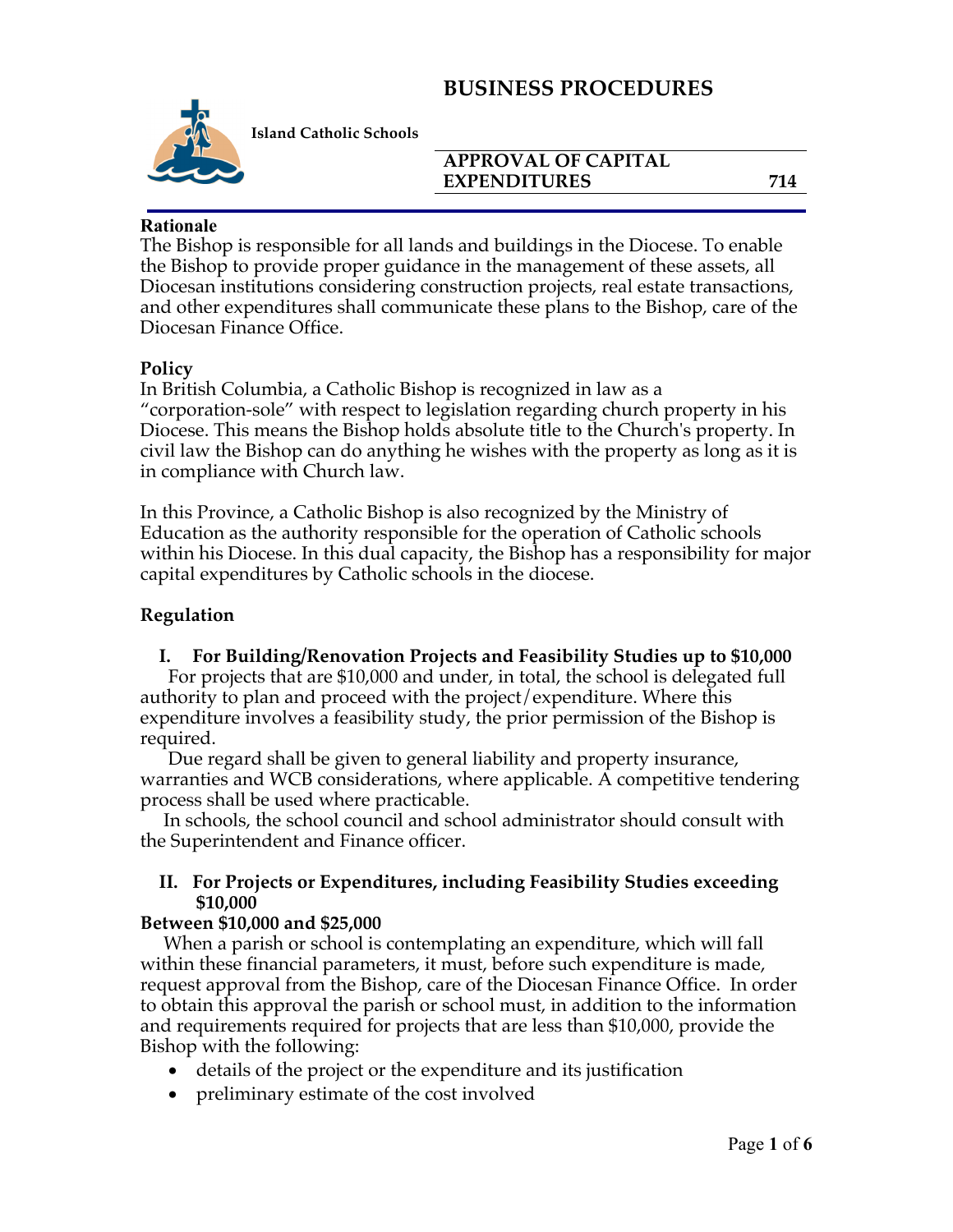

**Island Catholic Schools** 

#### **APPROVAL OF CAPITAL EXPENDITURES** 714

• how the expenditure is to be financed

Completion of Form 10-1001 is required to set the process in motion.

## **III. In excess of \$25,000**

#### **Approval in Principle**

 When the need arises in a school for a project or expenditure exceeding \$25,000, approval in principle by the Bishop is required as a first step. In order to allow the Bishop to assess the proposal, information required shall include the following.

- details of the project, including preliminary concept/design sketches.
- project/expenditure justification (feasibility study).
- preliminary estimate of the cost of the project.
- details of financing required/source of funds.
- preliminary repayment plan.

 This information is to be included in a formal written request, and should only be brought to the Bishop after proper consultation has taken place at the local level:

 *Schools -* School Councils must have consulted with the School administrators, the School Board and affiliated parishes.

 Projects requiring substantial cash outlays shall obviously require greater effort and scrutiny. A formal school project committee should be considered to oversee the activity. For his part, the Bishop may choose to refer the proposal to the Diocesan Building Commission at this point. He may also seek guidance/approval from his Consultors and the Finance Committee shall be briefed to consider financial aspects. As a practical matter, a meeting with proponents will likely be required after the written proposal is received and reviewed.

 As a general rule, no major construction project will be considered unless the school/parish can demonstrate that it will have at least 60% of the required funds in hand before the project commences.

 No further work or expense should be undertaken without a written 'approval in principle' from the Bishop. This letter will state what diocesan involvement will be required.

## **IV. Use of Professionals**

 The Diocesan Building Commission, through the Diocesan Finance Office, is to be consulted in the choice of engineers, insurers, contractors, architects and other specialists required for the project. As a result, where specialists are to be engaged, school committees are required to consult with the Commission before engaging the services of these professionals.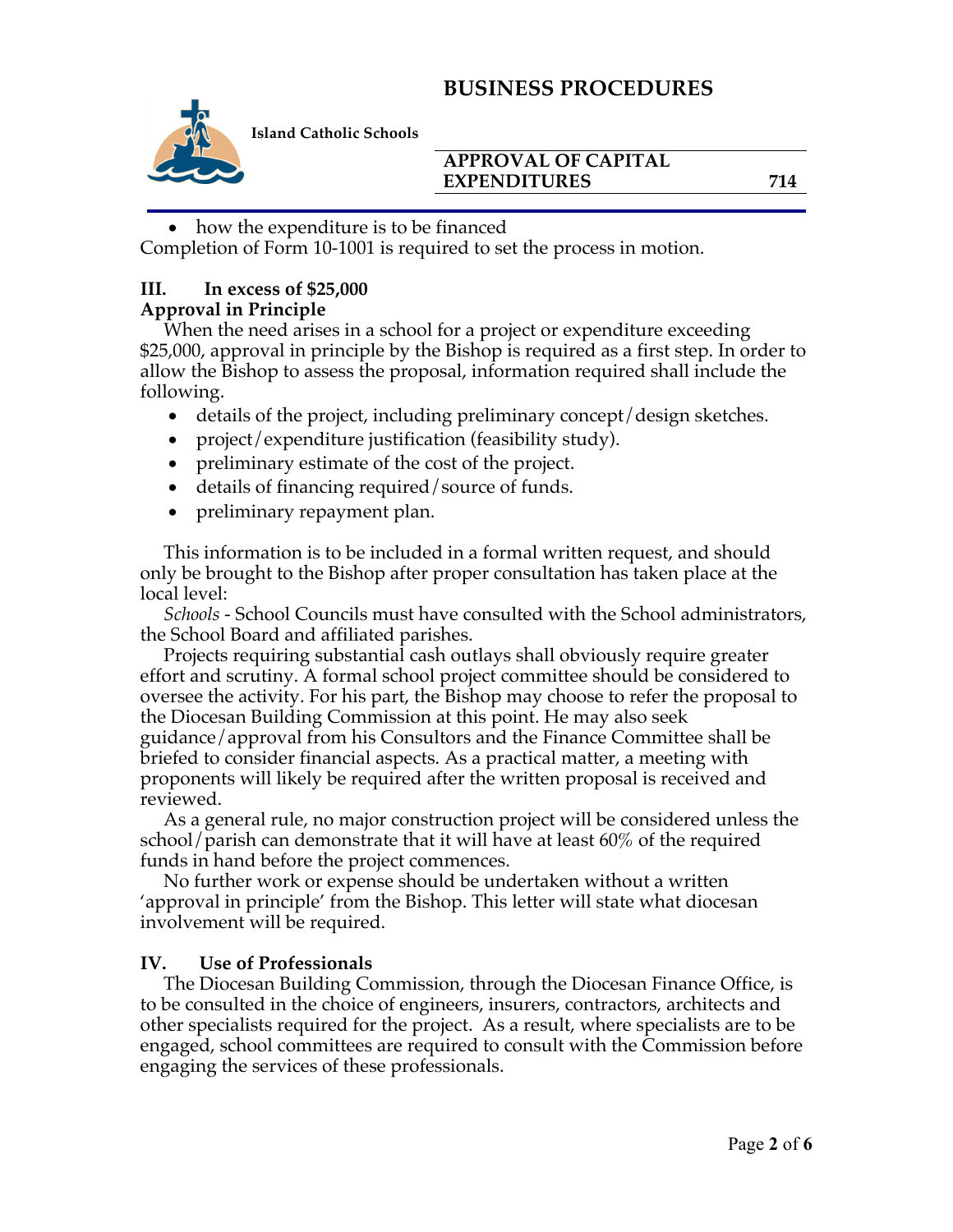

**Island Catholic Schools** 

#### **APPROVAL OF CAPITAL EXPENDITURES** 714

#### V. **Project Submission for Final Approval**

 Once approval in principle is received from the Bishop, the school shall prepare a detailed proposal for submission to the Bishop for final approval. Required information shall include:

- detailed description of the project and working drawings
- cost estimates including material, labour, sub-contracts etc.
- estimate of professional fees
- liturgical requirements/norms review if applicable
- financial requirement including request for MIC Funds
- detailed funding plan including repayment plan/schedule if applicable

 This information will be reviewed by the Commission which, in consultation with the Finance Committee, will then make its recommendations to the Bishop.

 Proponents should expect to meet with the Building Commission and Bishop during the course of the final review process.

 The Bishop shall make the final decision to approve, reject or amend, and convey this in writing to the school concerned.

## **VI. Project Management**

 Once formal written approval has been granted the project may proceed. Final design and construction documents must be developed/prepared where applicable. A competitive bidding process is mandatory, with at least three qualified contractors/suppliers asked to bid on pre-determined specifications and working drawings. The school must work with the diocese and its consultants when it comes to specifications and the bidding process. This is particularly important where the project involves roofing or flooring in existing buildings.

 Due regard shall be given to general liability and property insurance, warranties and WCB considerations, where applicable.

 Before a project commences and during the construction process, building permits, inspections, approvals, and other requirements (including environmental) of Local Authorities must be obtained and met.

 Given liability issues, the use of volunteer labour, while beneficial in terms of containing costs, is a matter requiring careful consideration and should only be undertaken with the prior approval of the Building Commission.

 A 10% holdback is required for progress payments, and these should be held for a minimum of 30 days from day of substantial completion, or as per existing provincial legislation.

 All contracts exceeding \$50,000 shall be signed by the Bishop or his delegate, not the proposing institution. Those between \$10,000 and \$50,000 may be signed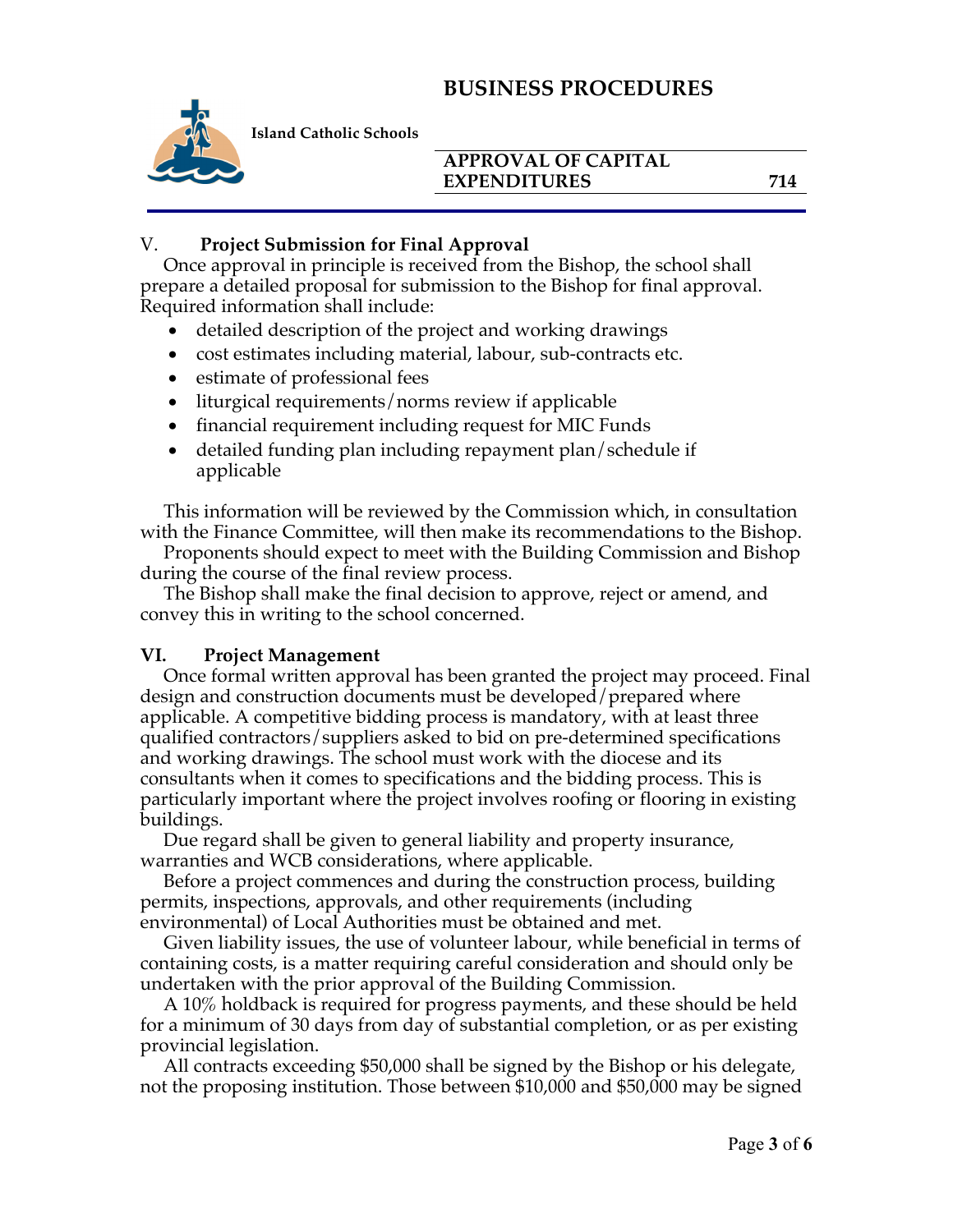

**Island Catholic Schools** 

#### **APPROVAL OF CAPITAL EXPENDITURES** 714

by the pastor or school administrator, but only with the Bishop's written permission.

 Monthly project progress reports are to be made available to the Bishop either by the contractor, architect, or the school, as arranged in the contract.

 No significant 'extras' are to be undertaken without prior consultation with the Building Commission, which will also address any substantial cost over-runs, damage claims etc. The Commission will then, in consultation with the Diocesan Finance Office, seek the written approval of the Bishop.

#### **VII. Project Financing**

 Once quotes have been received and contractor/supplier selected the final costs shall be determined and the amount of financing required agreed upon with the Diocesan Finance Office.

 Expenditures incurred prior to receipt of final formal approval of the project (e.g. cost of architect) will not be considered for financing assistance, unless the school had received advance authority for such expenditure.

 A formal agreement will be signed between the school and the Diocese, approved by the Diocesan Finance Committee, covering financing, interest, and repayment terms.

## **VIII. Project Completion**

 Certification of completion, liens release, certificate of occupancy and any other local regulatory requirement shall have been met before final payment to the contractor/supplier. Where new buildings are involved, the New Building Warranty will be verified to be in place.

 Upon completion of the project and before final payment is made, the school shall provide the Bishop with a final costing and justify any variance from the original estimate or budgeted expenditure.

#### **IX. Real Estate Transactions**

 No real property acquisition or disposal shall be made without the explicit written approval of the Bishop. Any proposal to purchase or sell land and/or building(s) shall follow the approval process set out above, modified as appropriate. With respect to a real estate sale, discussion with the Diocesan Finance Office must occur before approaching realtors or other parties.

#### **X. Contact**

 Any questions concerning these guidelines and their application should be directed to the Diocesan Finance Office.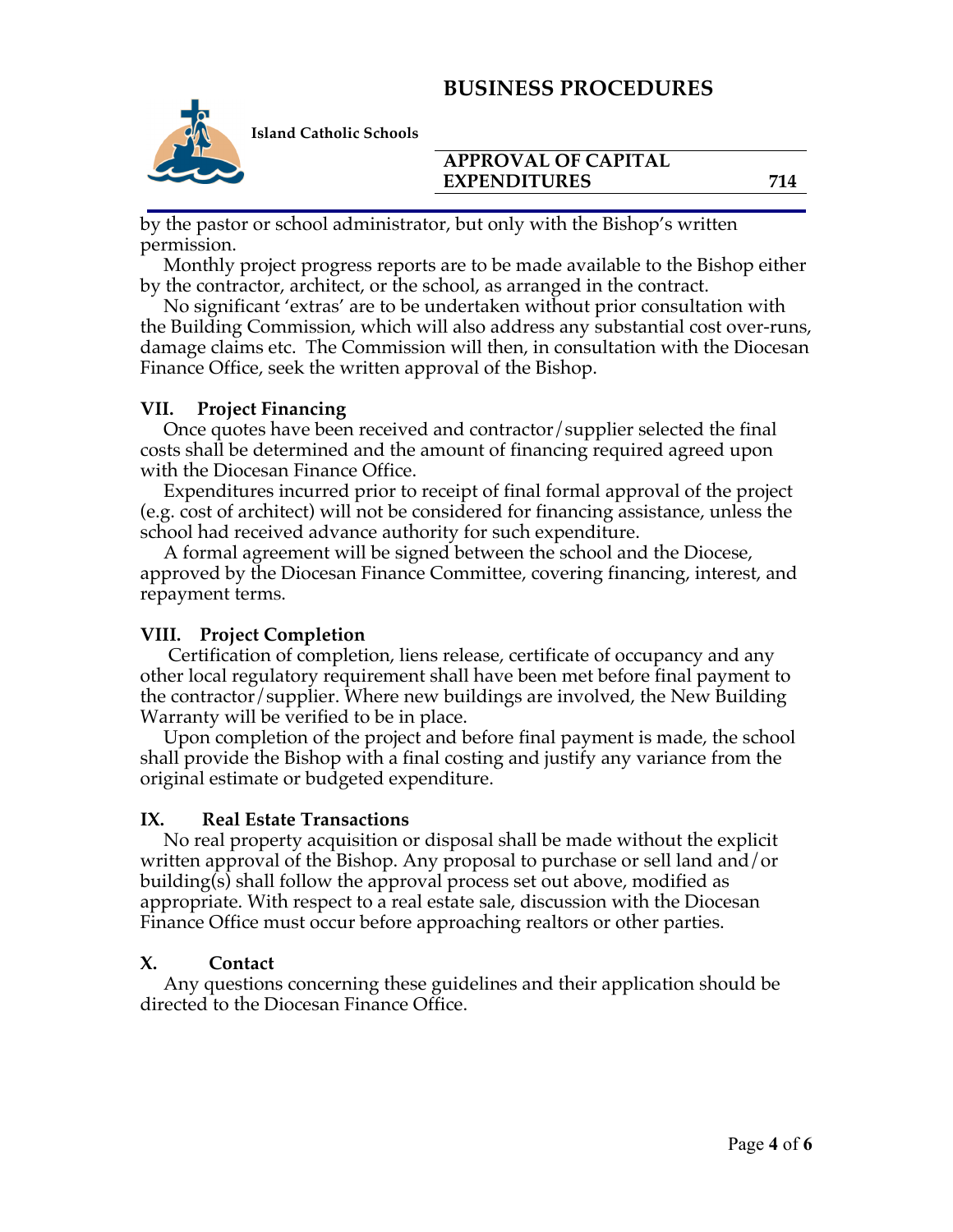

## **APPROVAL OF CAPITAL EXPENDITURES** 714

Reference: Approved Date Approved: June 1995 Cross-reference: Date(s) Revised: September 2007

#### **Diocese of Victoria**

Request for Extraordinary Expenditure Exceeding \$10,000

Name of Parish

 $\mathcal{L}_\text{max}$  and  $\mathcal{L}_\text{max}$  and  $\mathcal{L}_\text{max}$  and  $\mathcal{L}_\text{max}$  and  $\mathcal{L}_\text{max}$ 

\_\_\_\_\_\_\_\_\_\_\_\_\_\_\_\_\_\_\_\_\_\_\_\_\_\_\_\_\_\_\_\_\_\_\_\_\_\_\_\_\_\_\_\_\_\_\_\_\_\_\_\_\_\_\_\_ \_\_\_\_\_\_\_\_\_\_\_\_\_\_\_\_\_\_\_\_\_\_\_\_\_\_\_\_\_\_\_\_\_\_\_\_\_\_\_\_\_\_\_\_\_\_\_\_\_\_\_\_\_\_\_\_

\_\_\_\_\_\_\_\_\_\_\_\_\_\_\_\_\_\_\_\_\_\_\_\_\_\_\_\_\_\_\_\_\_\_\_\_\_\_\_\_\_\_\_\_\_\_\_\_\_\_\_\_\_\_\_\_

Description of Project \_\_\_\_\_\_\_\_\_\_\_\_\_\_\_\_\_\_\_\_\_\_\_\_\_\_\_\_\_\_\_\_\_\_\_\_\_

If Equipment is to be purchased, give details:

Costs – Preliminary (with details)

Financing Plan